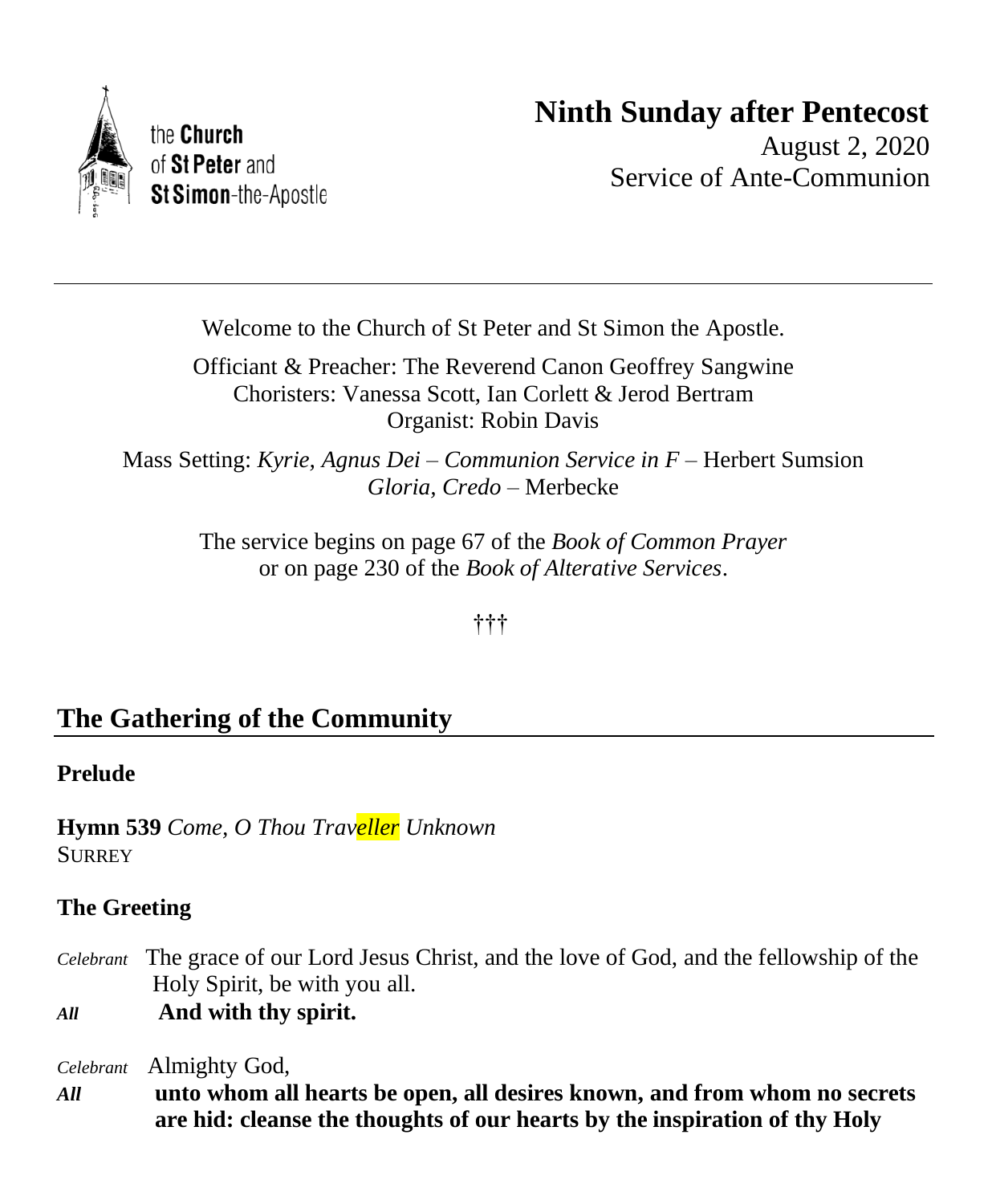**Spirit, that we may perfectly love thee, and worthily magnify thy holy name; through Christ our Lord. Amen.**

## **The Summary of the Law**

*Celebrant* Our Lord Jesus Christ said: hear, O Israel, the Lord our God is one Lord; and thou shalt love the Lord thy God with all thy heart, and with all thy soul, and with all thy mind, and with all thy strength. This is the first and great commandment. And the second is like unto it: thou shalt love thy neighbour as thyself. On these two commandments hang all the law and the prophets.

### **Lord, have mercy upon us, and write both these thy laws in our hearts, we beseech thee.**

**Kyrie** *Choir*

| Kyrie eleison   | Lord, have mercy upon us.   |
|-----------------|-----------------------------|
| Christe eleison | Christ, have mercy upon us. |
| Kyrie eleison   | Lord, have mercy upon us.   |

**Gloria Hymn Book #679** MERBECKE

*Celebrant* Glory be to God on high,

*All* **and in earth peace, good will towards all. We praise thee, we bless thee, we worship thee, we glorify thee, we give thanks to thee for thy great glory, O Lord God, heavenly king, God the Father almighty. O Lord, the only-begotten Son, Jesus Christ; O Lord God, Lamb of God, Son of the Father, that takest away the sin of the world, have mercy upon us. Thou that takest away the sin of the world, receive our prayer. Thou that sittest at the right hand of God the Father, have mercy upon us. For thou only art holy; thou only art the Lord; thou only, O Christ, with the Holy Ghost, art most high in the glory of God the Father. Amen.**

### **The Collect**

*Celebrant* Almighty God, your Son Jesus Christ fed the hungry with the bread of his life and the word of his kingdom. Renew your people with your heavenly grace, and in all our weakness sustain us by your true and living bread, who lives and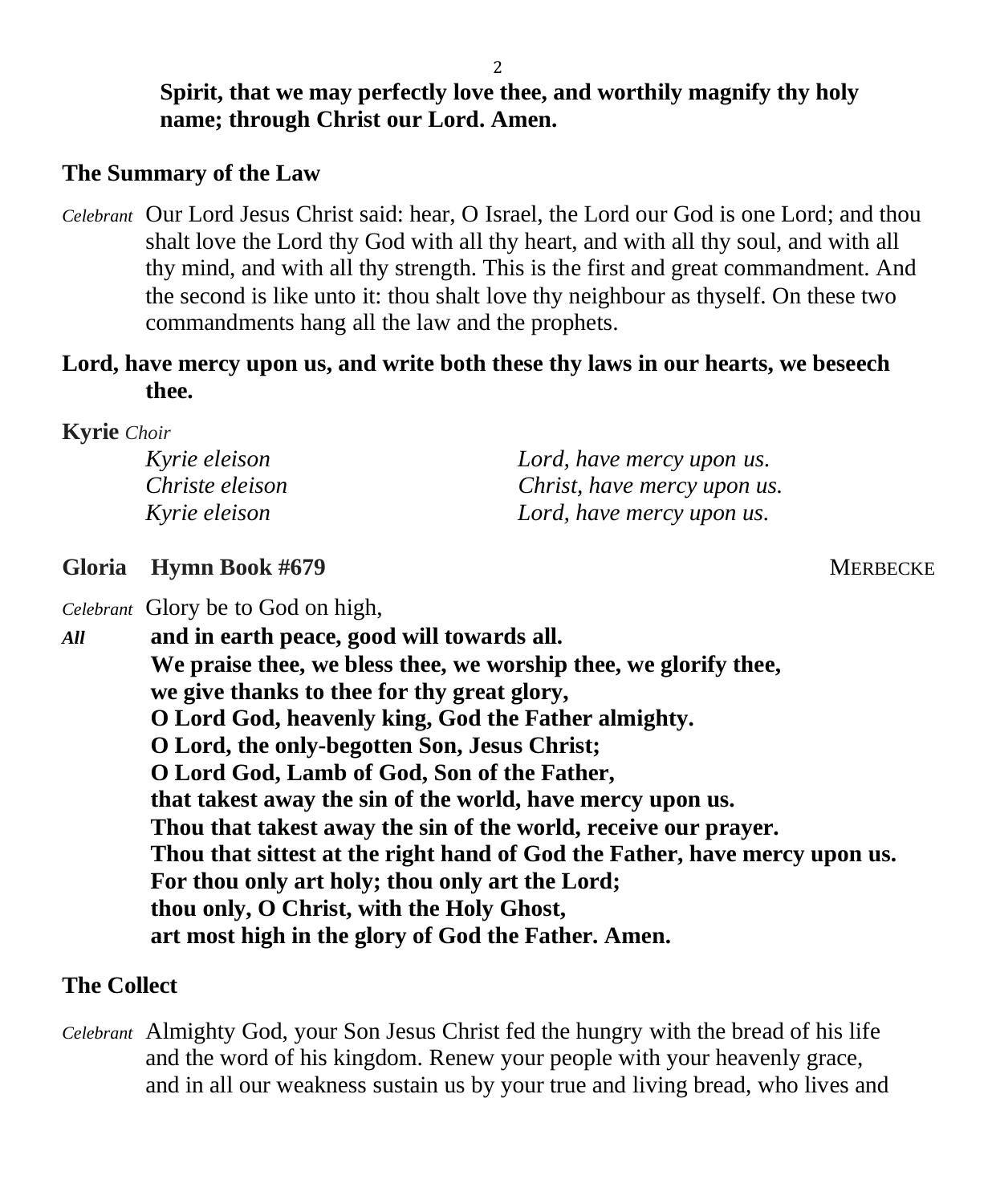# **First Lesson** *Genesis 32.22-31*

*Reader:* The Old Testament lesson is written in the 32nd chapter of the Book of Genesis, beginning at the 22nd verse.

The same night Jacob got up and took his two wives, his two maids, and his eleven children, and crossed the ford of the Jabbok. He took them and sent them across the stream, and likewise everything that he had. Jacob was left alone; and a man wrestled with him until daybreak. When the man saw that he did not prevail against Jacob, he struck him on the hip socket; and Jacob's hip was put out of joint as he wrestled with him. Then he said, "Let me go, for the day is breaking." But Jacob said, "I will not let you go, unless you bless me." So he said to him, "What is your name?" And he said, "Jacob." Then the man said, "You shall no longer be called Jacob, but Israel, for you have striven with God and with humans, and have prevailed." Then Jacob asked him, "Please tell me your name." But he said, "Why is it that you ask my name?" And there he blessed him. So Jacob called the place Peniel, saying, "For I have seen God face to face, and yet my life is preserved." The sun rose upon him as he passed Penuel, limping because of his hip.

*Reader* The word of the Lord. *All* **Thanks be to God.**



*Cantor* <sup>1</sup> HEAR THE right, O Lord, consider my com-**plaint** : \* and hearken unto my prayer, that goeth not out **of** feigned lips.

- *All* <sup>2</sup> Let my sentence come forth from thy **pre**-sence : \* and let thine eyes look upon the thing **that** is right.
- *Cantor* <sup>3</sup> Thou hast proved and visited mine heart in the night-sea-son; thou hast tried me, and shalt find no wickedness **in** me :

\* for I am utterly purposed that my mouth **shall** not-of-fend.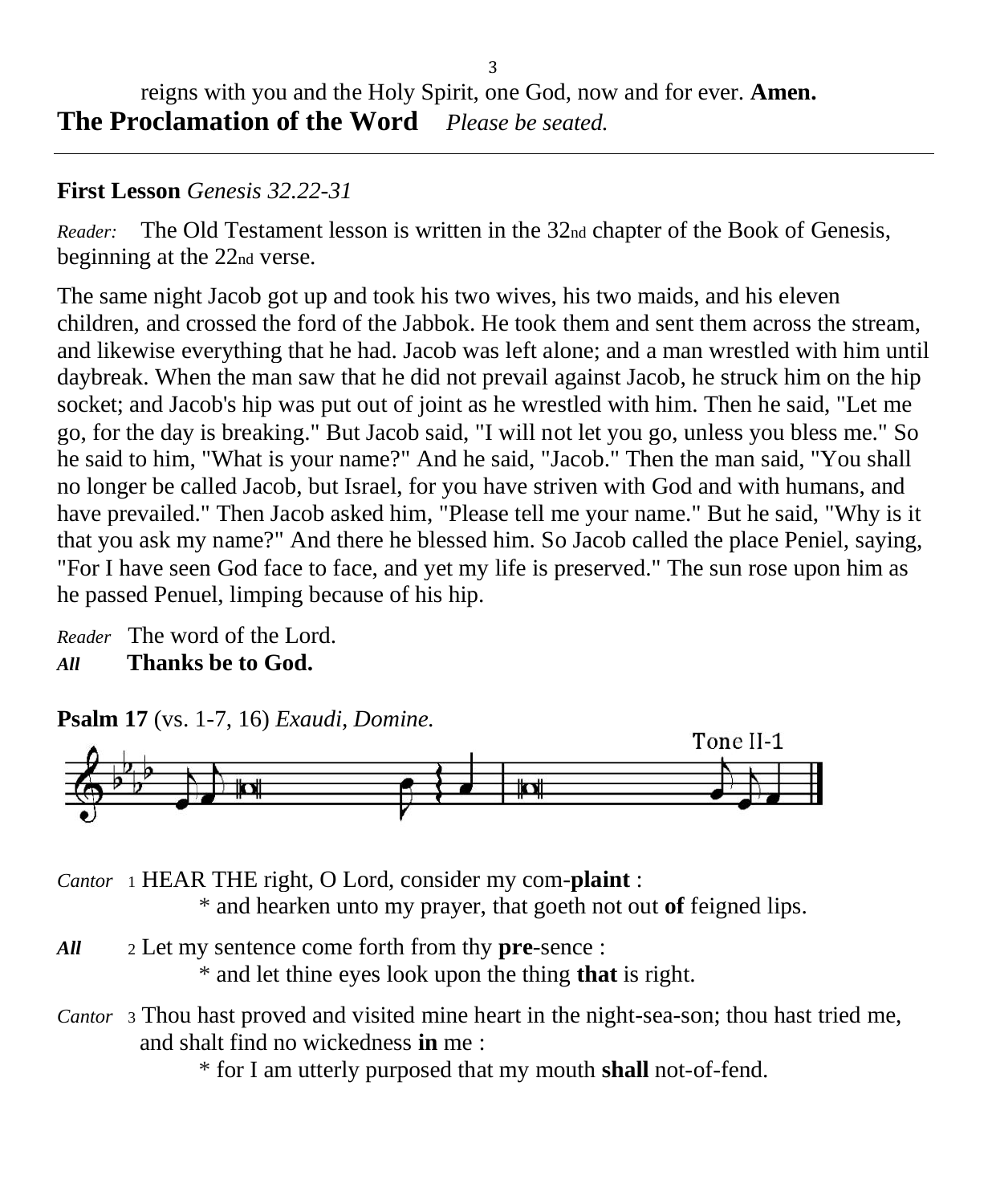

<sup>4</sup> As for the works of people, by the word of thy **lips** : \* I have kept me from the ways of the **des**-troy-er.

- *Cantor* <sup>5</sup> My steps have held fast to thy **paths** : \* and my feet **have** not slipped.
- *All* <sup>6</sup> I have called upon thee, O God, for thou shalt **hear** me : \* incline thine ear to me, and hearken un-**to** my words.
- *Cantor* <sup>7</sup> Show thy marvellous loving-kindness, thou that art the Saviour of them that put their trust in **thee** :

\* from such as resist **thy** right hand.

- *All* <sup>16</sup> But as for me, I shall behold thy presence in **righ**-teous-ness : \* and when I awake, I shall be satisfied with **thy** like-ness.
- *Cantor* Glory be to the Father, and to the **Son**: \* and to **the** Ho-ly Ghost;
- *All* As it was in the beginning, is now, and ever **shall** be : \* world with-out **end**. A-men.

# **Second Lesson** *Romans 9.1-5*

*Reader* The Epistle is written in the 9th chapter of the Letter of Paul to the Romans, beginning at the 1st verse.

I am speaking the truth in Christ - I am not lying; my conscience confirms it by the Holy Spirit - I have great sorrow and unceasing anguish in my heart. For I could wish that I myself were accursed and cut off from Christ for the sake of my own people, my kindred according to the flesh. They are Israelites, and to them belong the adoption, the glory, the covenants, the giving of the law, the worship, and the promises; to them belong the patriarchs, and from them, according to the flesh, comes the Messiah, who is over all, God blessed forever. Amen.

*Reader* The word of the Lord. *All* **Thanks be to God.**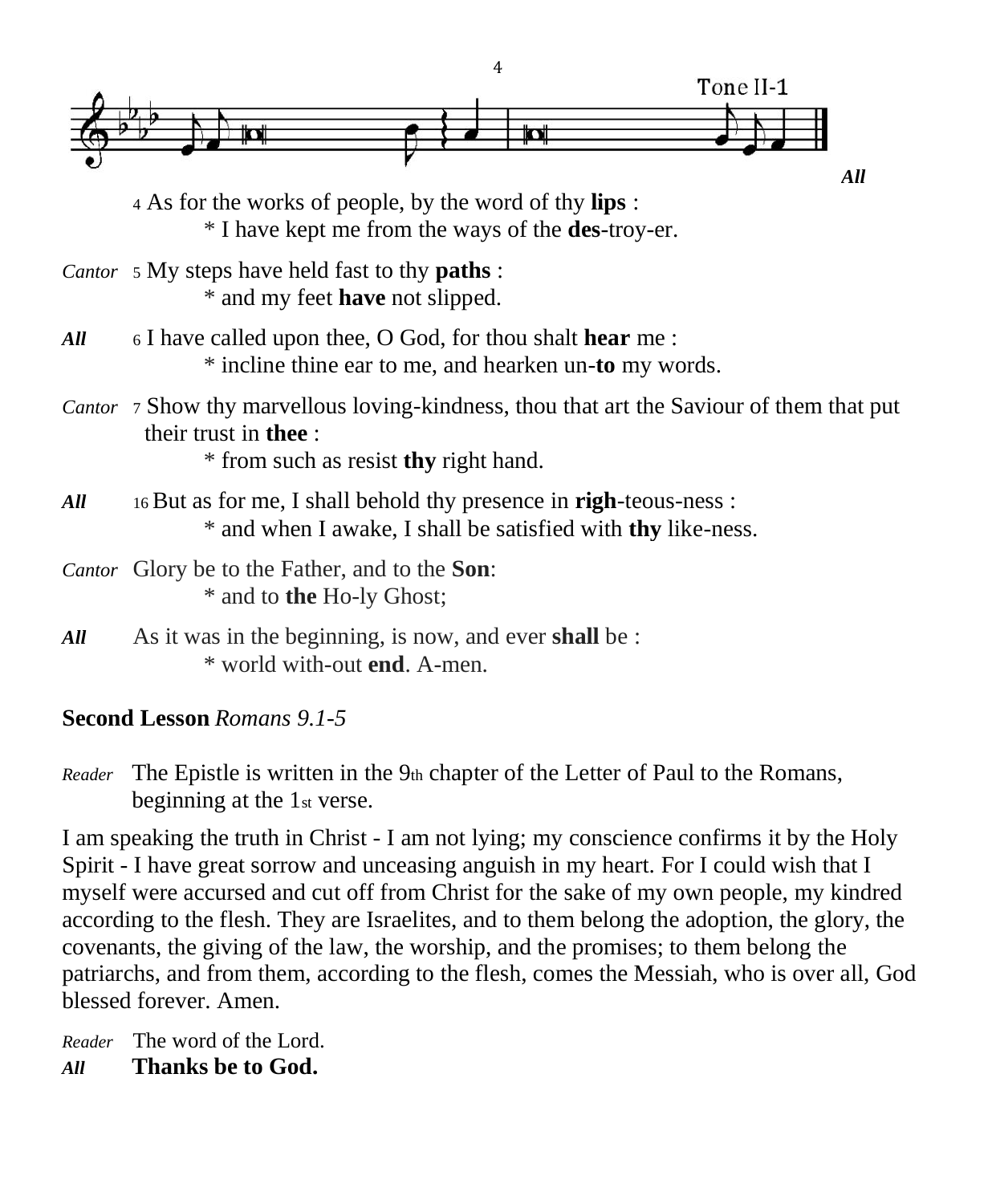**Gradual Hymn 404** *The Trumpets Sound, the Angels Sing*THE TRUMPETS SOUND

## **The Holy Gospel** *Matthew 14.13-21*

*Priest* The Lord be with you.

*All* **And with thy spirit.**

*Priest* The Holy Gospel of our Lord Jesus Christ according to St. Matthew.

*All* **Glory be to thee O Lord.**

Now when Jesus heard this, he withdrew from there in a boat to a deserted place by himself. But when the crowds heard it, they followed him on foot from the towns. When he went ashore, he saw a great crowd; and he had compassion for them and cured their sick. When it was evening, the disciples came to him and said, "This is a deserted place, and the hour is now late; send the crowds away so that they may go into the villages and buy food for themselves." Jesus said to them, "They need not go away; you give them something to eat." They replied, "We have nothing here but five loaves and two fish." And he said, "Bring them here to me." Then he ordered the crowds to sit down on the grass. Taking the five loaves and the two fish, he looked up to heaven, and blessed and broke the loaves, and gave them to the disciples, and the disciples gave them to the crowds. And all ate and were filled; and they took up what was left over of the broken pieces, twelve baskets full. And those who ate were about five thousand men, besides women and children.

*Priest* The Gospel of Christ. *All* **Praise be to thee O Christ.**

**Homily** The Reverend Michael Perry

### **Nicene Creed Hymn Book #681** MERBECKE

*Please stand.*

*Celebrant* I believe in one God,

*All* **the Father almighty, maker of heaven and earth, and of all things visible and invisible; And in one Lord Jesus Christ, the only-begotten Son of God, begotten of the Father before all worlds, God, of God; Light, of Light; very God, of very God;**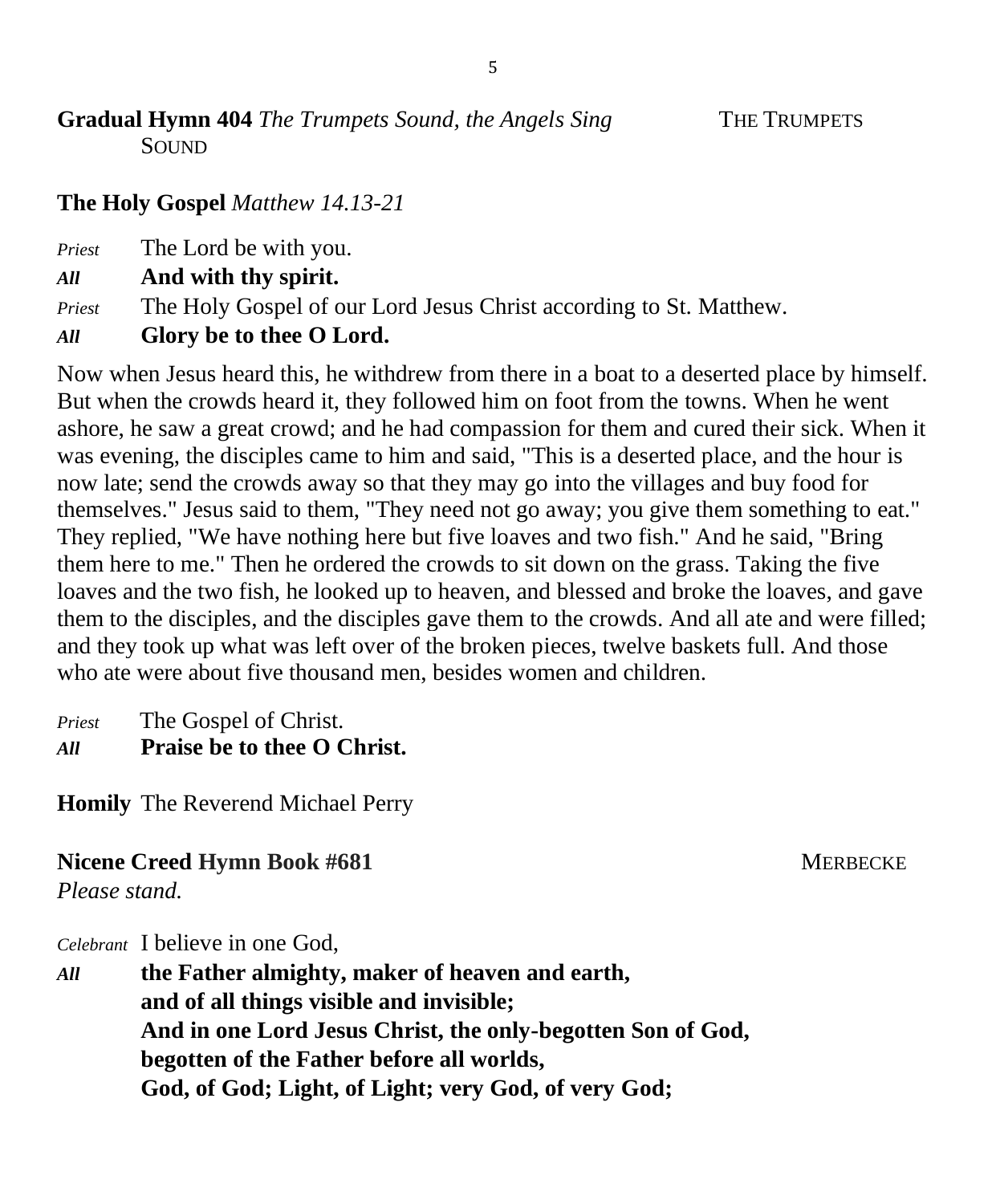**begotten, not made; being of one substance with the Father; through whom all things were made: who for us and for our salvation came down from heaven, and was incarnate by the Holy Ghost of the Virgin Mary, and was made man, and was crucified also for us under Pontius Pilate. He suffered and was buried, and the third day he rose again according to the scriptures, and ascended into heaven, and sitteth on the right hand of the Father. And he shall come again with glory to judge both the quick and the dead: whose kingdom shall have no end. And I believe in the Holy Ghost, the Lord, the giver of life, who proceedeth from the Father and the Son, who with the Father and the Son together is worshipped and glorified, who spake by the prophets. And I believe one, holy, catholic, and apostolic Church. I acknowledge one baptism for the remission of sins. And I look for the resurrection of the dead, and the life of the world to come. Amen.**

**Solo** *Sometimes I Feel Like a Motherless Child* ARR. MOSES HOGAN

Bass – Jerod Bertram

*Sometimes I feel like a motherless child A long ways from home, a long ways from home.*

*Sometimes I feel like I'm almos' gone A long ways, a long ways, a long ways from home.*

**The Prayers of the People** led by Ian Corlett

### **Confession and Absolution**

*Celebrant* Hear what comfortable words our Saviour Christ saith unto all that truly turn to him.

Come unto me all that labour and are heavy laden, and I will refresh you. *Matthew 1.28*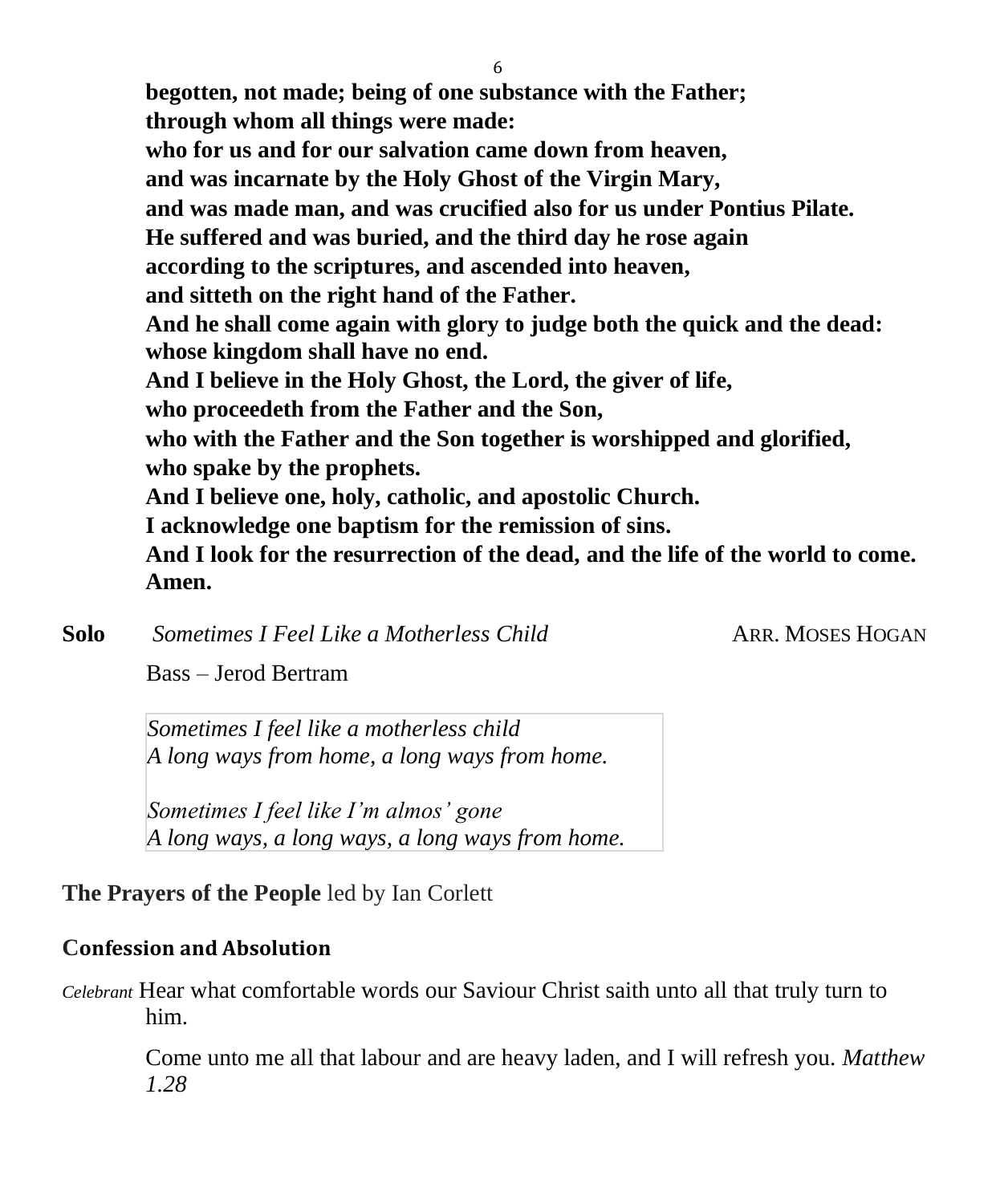God so loved the world, that he gave his only begotten Son, to the end that all that believe in him should not perish, but have eternal life. *John 3.16*

Hear also what Saint Paul saith. This is a true saying, and worthy of all to be received, that Christ Jesus came into the world to save sinners. *1 Timothy 1.15*

Hear also what Saint John saith. If anyone sin, we have an Advocate with the Father, Jesus Christ the righteous; and he is the propitiation for our sins: and not for ours only, but also for the sins of the whole world. *1 John 2.1,2*

*Celebrant* Let us humbly confess our sins to almighty God.

- *All* **Father of our Lord Jesus Christ, maker of all things and judge of all people: we acknowledge and confess our manifold sins and wickedness, which we from time to time most grievously have committed, by thought, word and deed, against thy divine majesty. We do earnestly repent, and are heartily sorry for these our misdoings. Have mercy upon us, most merciful Father; for thy Son our Lord Jesus Christ's sake, forgive us all that is past; and grant that we may ever hereafter serve and please thee in newness of life, to the honour and glory of thy name; through Jesus Christ our Lord. Amen.**
- *Celebrant* Almighty God, our heavenly Father, who of his great mercy hath promised forgiveness of sins to all them that with hearty repentance and true faith turn unto him: have mercy upon you; pardon and deliver you from all your sins; confirm and strengthen you in all goodness; and bring you to everlasting life; through Jesus Christ our Lord. **Amen.**

# **Agnus Dei**

| Agnus Dei, qui tolis peccata mundi, | $\vert$ O Lamb of God, that takest away the sin of the world, $\vert$ |
|-------------------------------------|-----------------------------------------------------------------------|
| <i>miserere nobis.</i>              | have mercy on us.                                                     |
| Agnus Dei, qui tolis peccata mundi, | O Lamb of God, that takest away the sin of the world,                 |
| dona nobis pacem.                   | Grant us thy peace.                                                   |

# **The Peace**

*Celebrant* The peace of the Lord be always with you.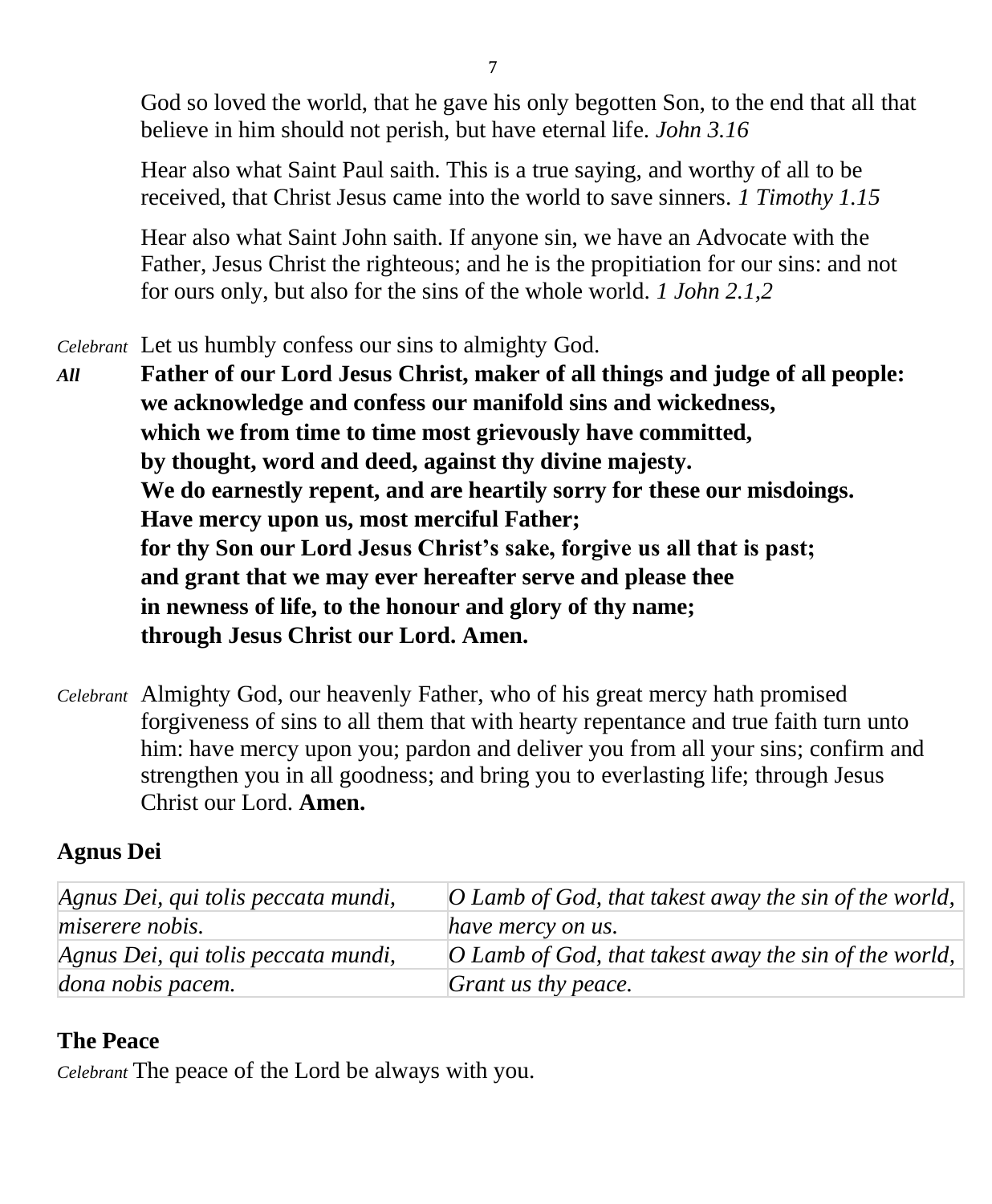### *All* **And with thy spirit.**

**Hymn 397** *Praise the One Who Breaks the Darkness* NETTLETON

### **Concluding Prayers**

**Lord's Prayer –** *said together* 

*All* **Our Father, who art in heaven, Hallowed be thy Name. Thy Kingdom come, thy will be done on earth, as it is in heaven. Give us this day our daily bread. And forgive us our trespasses, As we forgive them that trespass against us. And lead us not into temptation, But deliver us from evil. For thine is the kingdom, The power, and the glory, For ever and ever. Amen.**

### **Doxology**

*Celebrant* Glory to God,

- **All whose power, working in us, can do infinitely more than we can ask or imagine. Glory to God from generation to generation, in the Church and in Christ Jesus, for ever and ever. Amen.**
- *All* **The grace of our Lord Jesus Christ, and the love of God,**  **and the fellowship of the Holy Spirit, be with us all, evermore. Amen.**

### **Blessings & Dismissal**

- *Priest* Let us bless the Lord.
- *All* **Thanks be to God.**

**Hymn 451** *King of Love, O Christ, We Crown You*  **HERMON** 

**Postlude** *Fugue #1 on BACH* **ROBERT ROBERT SCHUMANN**